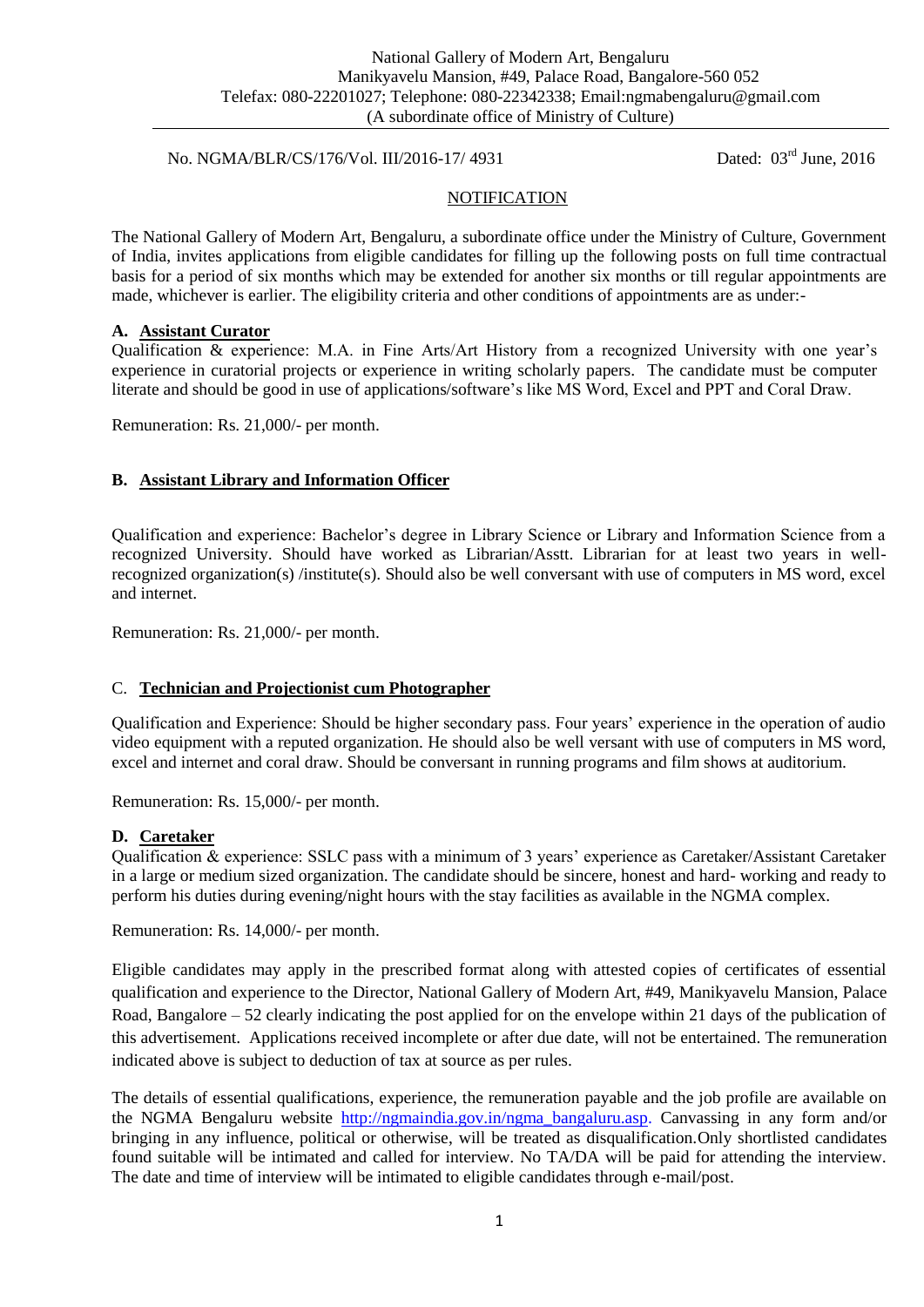#### Sd/xxxx DIRECTOR, NGMA Bengaluru

|     | <b>FORMAT</b>                                             |                |                                 | Recent Photograph |
|-----|-----------------------------------------------------------|----------------|---------------------------------|-------------------|
| 1.  | Post Applied for                                          | $\vdots$       |                                 |                   |
| 2.  | Name of the Candidate<br>(Sh./Mrs./Km./Dr.)               | $\ddot{\cdot}$ |                                 |                   |
| 3.  | Father's Name / Husband's Name                            |                |                                 |                   |
| 4.  | Date of Birth                                             |                |                                 |                   |
| 5.  | Whether belongs to SC/ST/OBC/Ex-<br>Serviceman            | $\vdots$       |                                 |                   |
| 6.  | <b>Permanent Address</b>                                  | $\ddot{\cdot}$ |                                 |                   |
| 7.  | <b>Present Mailing Address</b>                            | $\ddot{\cdot}$ |                                 |                   |
| 8.  | Contact Telephone Nos. / Email                            | $\vdots$       | Mobile:<br>Landline:<br>E-Mail: |                   |
| 09. | Qualification                                             | $\ddot{\cdot}$ |                                 |                   |
|     | Academic                                                  | $\ddot{\cdot}$ |                                 |                   |
|     | Professional                                              | $\vdots$       |                                 |                   |
|     | Knowledge of Computer Operation                           | $\vdots$       |                                 |                   |
| 10. | Experience (in detail)                                    | $\vdots$       |                                 |                   |
| 11. | Indicate two references who can<br>vouch your credentials | $\vdots$       | 1.<br>2.                        |                   |
| 12. | Any other information relevant to<br>your candidature     | $\vdots$       |                                 |                   |
| 13. | <b>Details of Enclosures</b>                              | $\ddot{\cdot}$ | 1.<br>2.<br>3.                  |                   |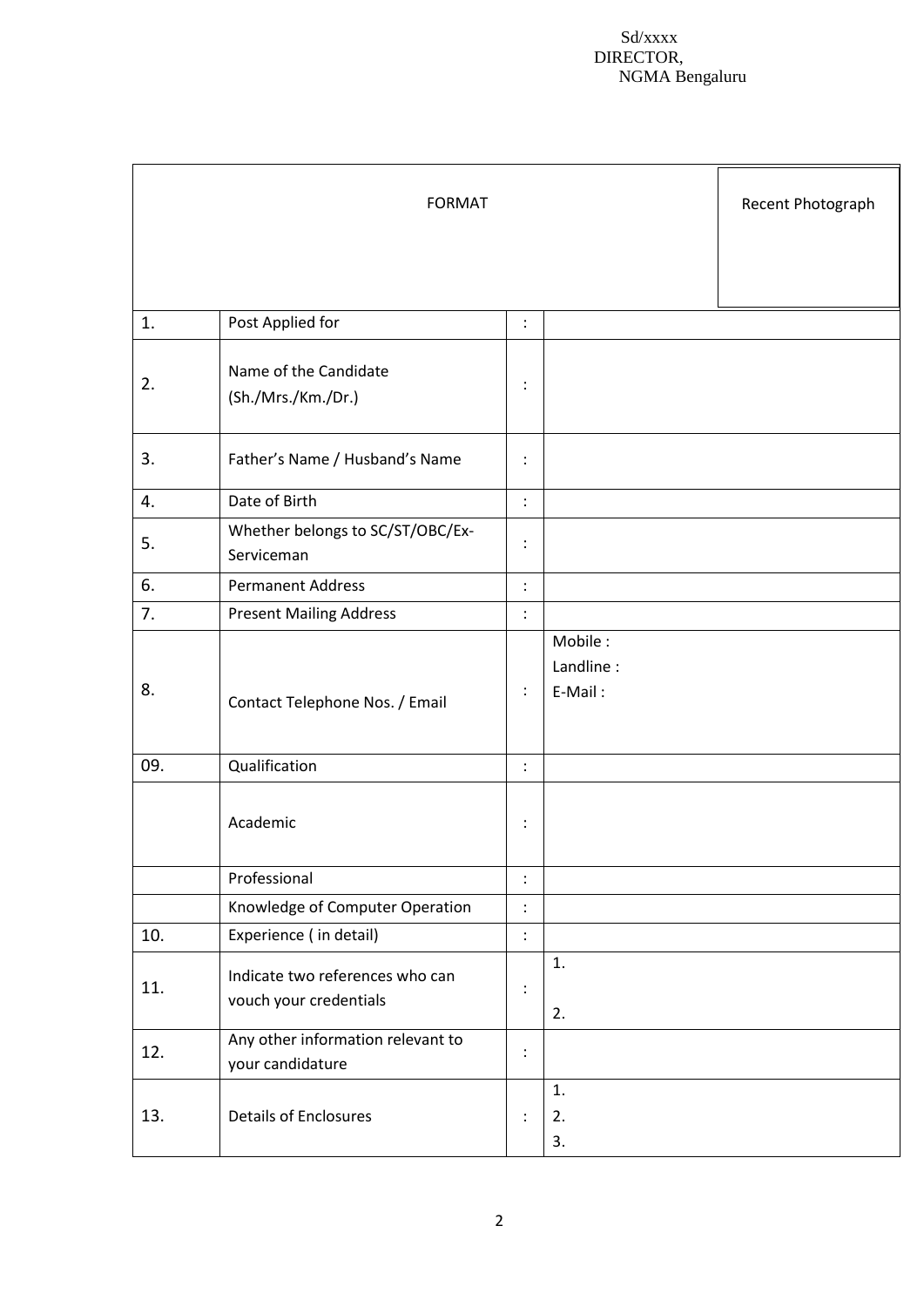### Duties and responsibilities of Asst. Curators

Areas which he/she will be in-charge of

- Permanent collection art works condition and information
- Gallery walks for schools and public
- Temporary collection art works
- 1. Walk through and inspect the galleries every morning and evening.
- 2. Provide written information on the individual artists and their works in the form of gallery catalogues.
- 3. Arrange gallery talks by themselves and by outside speakers.
- 4. Rearrange displays periodically after discussion with the Director and add wall texts.
- 5. Maintaining accession records of the collected art objects.
- 6. To keep a constant watch on the conditions of the art objects on display or stored in the reserve collection of the galleries and report immediately any signs of damage or deterioration to the Administrative Officer and the Director.
- 7. Check security of the art objects in the galleries of NGMA and make immediate report of any untoward incident.
- 8. Take school tours
- 9. Conduct workshops for art teachers
- 10. Write and design the quarterly e-newsletter
- 11. Creative activities like treasure hunt cards for required age groups
- 12. Visit exhibitions in the city and submit reports
- 13. Train gallery attendants about art and how to take care of art works and supervise their work.
- 14. Examine art works regularly.
- 15. Keep a record of the temperature and humidity readings.
- 16. Coordinate with guest curators.
- 17. Open field- planning, assist in selection
- 18. In Focus (inside curation) Conception and matter.
- 19. Brochure matter
- 20. Special guided tours every month
- 21. Other project like Teachers' Foundation and landscape architecture
- 22. Any other work entrusted by the Director.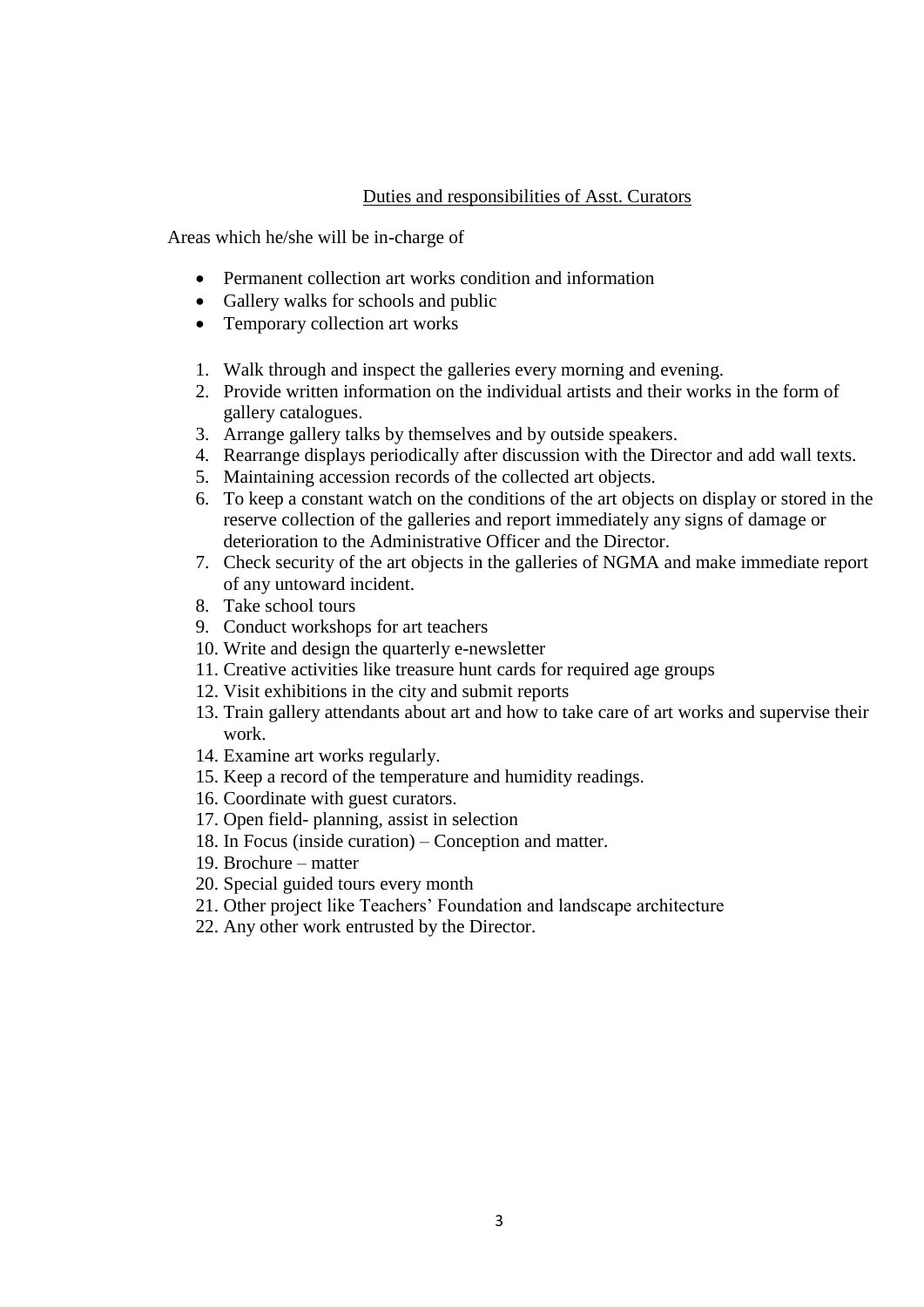# Duties and responsibilities of the Caretaker

**The Caretaker, NGMA Bengaluru** shall be in general charge and care taking of the whole National Gallery of Modern Art complex (Manikyavelu Mansion, 49, Palace Road, Bangalore – 560 052 comprising land and buildings spread over 3.51 acres area). **The Caretaker is a residential caretaker** in charge of the whole premises including office buildings, galleries and all other Government properties in the premises to ensure that everything in the premises is secure and safe against theft, loss, damage or deterioration. His duties and responsibilities shall include:-

- 1. Ensuring that the galleries are opened and closed by him in the presence of the Security Officer and /or OSD, /Asstt. Curator NGMA Bengaluru or any authorized person.
- 2. Reporting immediately any matter or defect(s) requiring repairs or attention or any matter relating to the smooth functioning of the NGMA.
- 3. Supervising and ensuring proper cleanliness of the complex viz all floor areas, terraces, toilets, lawns and other open spaces.
- 4. Supervising proper maintenance of garden including lawns, water storage tanks, mirror pool etc.
- 5. Monitoring the presence and vigilant duty by all the security guards and presence of all police personnel put on duty in the complex including checking of attendance registers during night shifts.
- 6. Ensuring that all office clocks are functional indicating correct time.
- 7. Attending to queries of housekeeping persons, security guards relating to payment of wages or any other queries relating to their welfare.
- 8. Working in full coordination with Security Officer for any arrangements for firefighting in the complex.
- 9. Personal charge of the rooms of Principal Officers of the Office including the keys thereof.
- 10. Monitoring the maintenance of duty registers of security guards in coordination with the Security Officer.
- 11. Supervising the opening/closing of windows, doors and locking arrangements of rooms, lavatories etc., putting off of lights and fans, AC's before and after office hours.
- 12. Such other items of work as may be entrusted to him from time to time.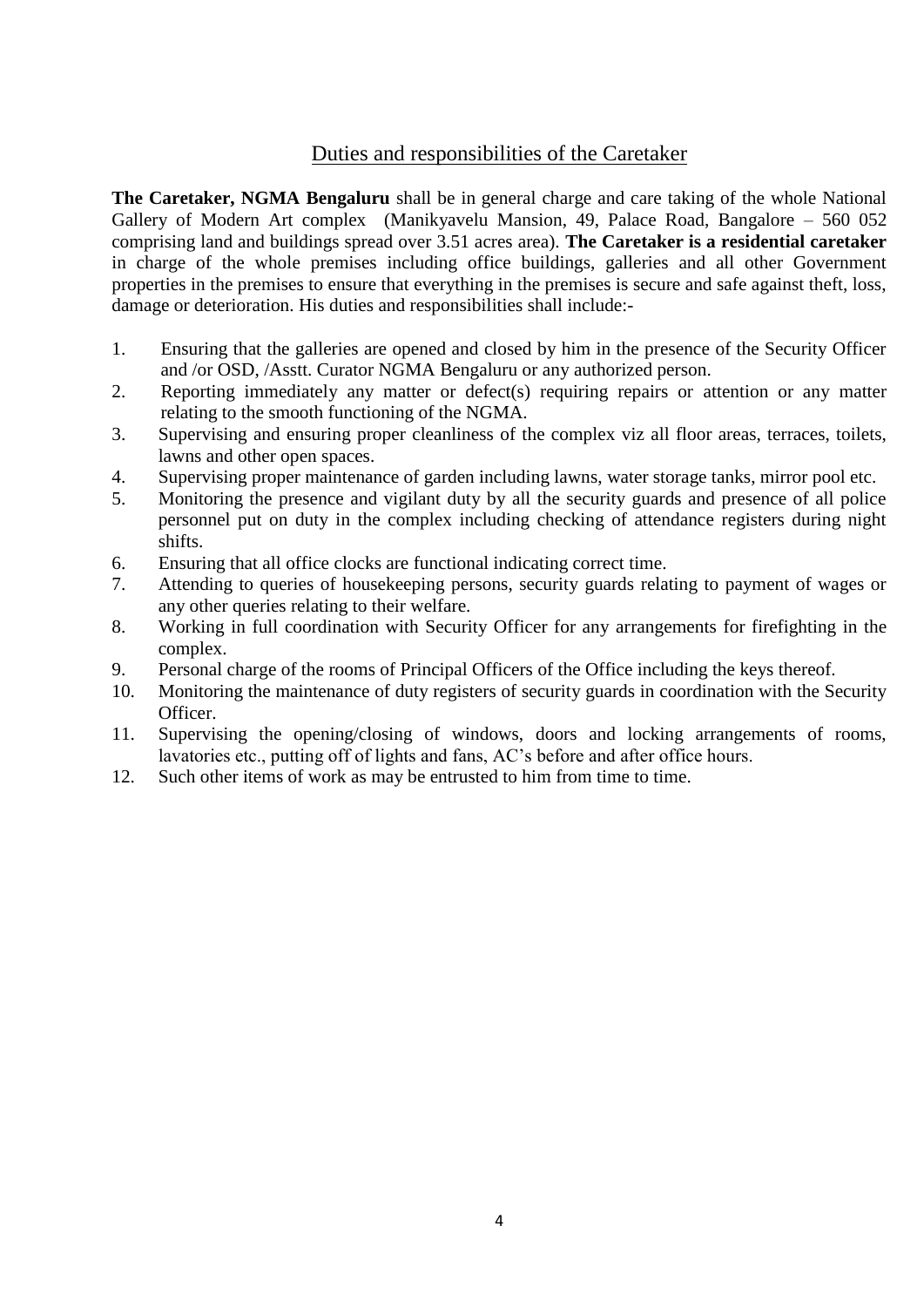|          | <b>National Gallery of Modern Art, Bengaluru</b>          |                      |                                                                                                                                                                                                                                                                                                                                                                                                                                                                                                                                                                                                                                                                                                                                                                                                                                                                                                                                                                                                                                                                                                                                                                                                                                                                                                                                                                                                                                                            |  |  |  |
|----------|-----------------------------------------------------------|----------------------|------------------------------------------------------------------------------------------------------------------------------------------------------------------------------------------------------------------------------------------------------------------------------------------------------------------------------------------------------------------------------------------------------------------------------------------------------------------------------------------------------------------------------------------------------------------------------------------------------------------------------------------------------------------------------------------------------------------------------------------------------------------------------------------------------------------------------------------------------------------------------------------------------------------------------------------------------------------------------------------------------------------------------------------------------------------------------------------------------------------------------------------------------------------------------------------------------------------------------------------------------------------------------------------------------------------------------------------------------------------------------------------------------------------------------------------------------------|--|--|--|
|          | Terms of reference for the Consultant against the post of |                      |                                                                                                                                                                                                                                                                                                                                                                                                                                                                                                                                                                                                                                                                                                                                                                                                                                                                                                                                                                                                                                                                                                                                                                                                                                                                                                                                                                                                                                                            |  |  |  |
|          | <b>Assistant Library and Information Officer</b>          |                      |                                                                                                                                                                                                                                                                                                                                                                                                                                                                                                                                                                                                                                                                                                                                                                                                                                                                                                                                                                                                                                                                                                                                                                                                                                                                                                                                                                                                                                                            |  |  |  |
| 1.<br>2. | Purpose of assignment<br>Job Profile                      | $\vdots$<br>$\vdots$ | The Assistant Library and Information Officer shall<br>be responsible for managing the Art Reference<br>Library and carry on the functions of the<br>Information Officer at NGMA Bengaluru.<br>The duties and responsibilities of the Assistant                                                                                                                                                                                                                                                                                                                                                                                                                                                                                                                                                                                                                                                                                                                                                                                                                                                                                                                                                                                                                                                                                                                                                                                                            |  |  |  |
|          |                                                           |                      | Library and Information Officer shall be to:-<br>a) Maintain the inventory of all the books,<br>magazines, journals, catalogues etc.<br>b) Process the purchase of new books, magazines,<br>journals, catalogues etc.<br>Arrange holding of Library Committee meetings<br>C)<br>as and when due.<br>d) Maintain the inventory of film CDs/other<br>CDs/DVDs.<br>e) Maintain all other records as are relevant to the<br>running of the Library.<br>Initiate library activities like presentation of<br>f)<br>artist's works, book reading, discussions on art<br>related subjects etc.<br>g) Perform all the duties for the smooth running of<br>the Art Reference Library as may be entrusted.<br>Answering to general enquiries and replying to<br>h)<br>letters and telephone enquiries of public relating<br>to NGMA Bengaluru.<br>Providing face to face and telephone information<br>1)<br>on events, current exhibitions, Collections and<br>other facilities at the NGMA.<br>Document all newspaper cuttings relating to the<br>$\mathbf{j}$<br>NGMA<br>activities<br>of<br>and other<br>relevant<br>information on art & culture.<br>k) Keep the NGMA website, facebook etc updated.<br>Organize press meets $\&$ prepare press kits for<br>$\Gamma$<br>events/exhibitions.<br>m) Prepare relevant reports of NGMA and put up to<br>the concerned official.<br>n) Attend to any other work as may be entrusted by<br>the Director NGMA Bengaluru. |  |  |  |
| 3.       | Duty, Station & Timings                                   | $\vdots$             | NGMA Bengaluru premises at Palace Road. NGMA<br>functions 6 days a week from 9:45 am to 5.15 p.m                                                                                                                                                                                                                                                                                                                                                                                                                                                                                                                                                                                                                                                                                                                                                                                                                                                                                                                                                                                                                                                                                                                                                                                                                                                                                                                                                           |  |  |  |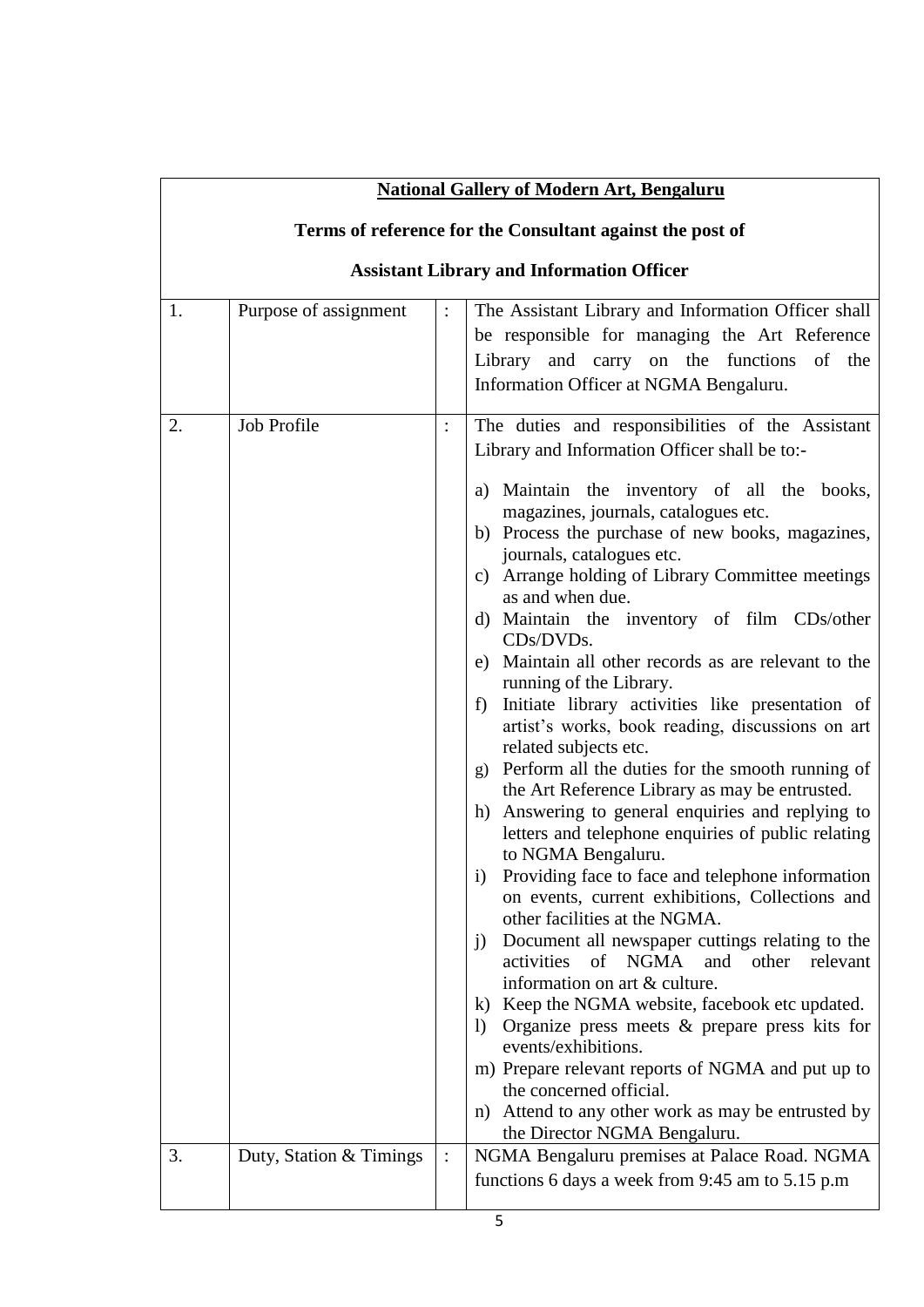| $\overline{4}$ . | Supervisor                              |                | OSD/Administrative<br>Has<br>report<br>to<br>to<br>Officer/Director NGMA Bengaluru.                                                                                                                                     |
|------------------|-----------------------------------------|----------------|-------------------------------------------------------------------------------------------------------------------------------------------------------------------------------------------------------------------------|
| 5.               | duration<br>Estimated<br>of<br>contract | $\ddot{\cdot}$ | Six months or till regular appointment against the<br>post is made, whichever is earlier. The period of six<br>months may be extended or curtailed at the<br>discretion of the competent authority.                     |
| 6.               | Remuneration                            |                | $Rs.21,000/-$ per month, all inclusive subject to<br>deduction of tax at source as per rules.                                                                                                                           |
| 7.               | <b>Essential Qualification</b>          |                | Bachelor's degree in Library Science or Library and<br>Information Science from a recognized University.                                                                                                                |
| 8.               | Experience                              |                | Should have worked as Librarian/Asstt. Librarian for<br>at least two years in well-recognized organization(s)<br>$/$ institute(s). Should also be well versant with use of<br>computers in MS word, excel and internet. |
| 9.               | Age                                     |                | Maximum age limit: 45 years as on the date of issue<br>of this notification calling for applications.                                                                                                                   |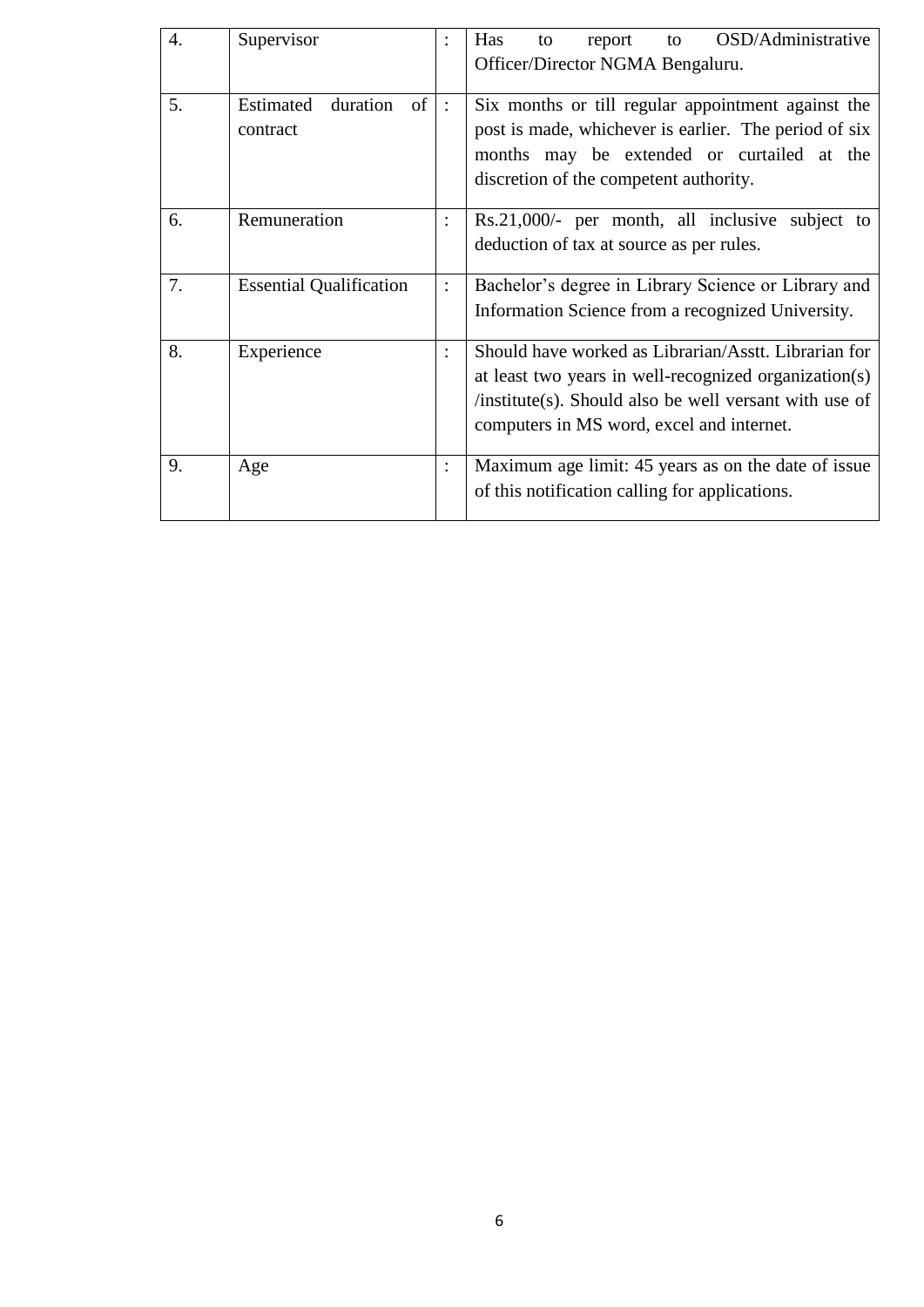| <b>National Gallery of Modern Art, Bengaluru</b>                                 |                                   |                |                                                                                                                                                                                                                                                                                                                                                                                                                                                                                                                                                                                                                                                                                                                                             |  |
|----------------------------------------------------------------------------------|-----------------------------------|----------------|---------------------------------------------------------------------------------------------------------------------------------------------------------------------------------------------------------------------------------------------------------------------------------------------------------------------------------------------------------------------------------------------------------------------------------------------------------------------------------------------------------------------------------------------------------------------------------------------------------------------------------------------------------------------------------------------------------------------------------------------|--|
| Terms of reference for the post of Technician and Projectionist cum Photographer |                                   |                |                                                                                                                                                                                                                                                                                                                                                                                                                                                                                                                                                                                                                                                                                                                                             |  |
| 1.                                                                               | Purpose of assignment             | $\colon$       | The duties and responsibilities of the Technician and<br>Projectionist cum Photographer shall be to perform all the<br>work relating to the post as may be entrusted to him by the<br>Director.                                                                                                                                                                                                                                                                                                                                                                                                                                                                                                                                             |  |
| 2.                                                                               | Job Profile                       | :              | The duties and responsibilities of the Technician and<br>Projectionist cum Photographer shall be to :-<br>1. Running various programmes in the auditorium like<br>film shows, art programmes etc.<br>2. Closely monitoring that the NGMA Auditorium is<br>always kept in full functional mode including ensuring<br>that all the equipments for running the auditorium viz<br>light and sound systems, LCD projector and other<br>equipments are functional.<br>Attending to work relating to holding of public events<br>3.<br>and exhibitions and other gallery related works for<br>providing audio video facilities.<br>4. To attend to work relating to printing of various<br>material, invitation cards etc. for various programmes. |  |
| 3.                                                                               | Duty, Station & Timings           | $\colon$       | NGMA Bengaluru premises at Palace Road. NGMA<br>functions 6 days a week from 9:45 am to 5.15 p.m or as<br>may be fixed according to the events at the Auditorium or<br>in the NGMA campus.                                                                                                                                                                                                                                                                                                                                                                                                                                                                                                                                                  |  |
| 4.                                                                               | Supervisor                        | $\colon$       | Has to report to OSD/Administrative Officer/Director<br>NGMA Bengaluru.                                                                                                                                                                                                                                                                                                                                                                                                                                                                                                                                                                                                                                                                     |  |
| 5.                                                                               | Estimated duration of<br>contract | $\ddot{\cdot}$ | Six months or till regular appointment against the post is<br>made, whichever is earlier. The period of six months may<br>be extended or curtailed at the discretion of the competent<br>authority.                                                                                                                                                                                                                                                                                                                                                                                                                                                                                                                                         |  |
| 6.                                                                               | Remuneration                      | $\ddot{\cdot}$ | Rs. 15,000/- per month, all inclusive subject to deduction<br>of tax at source as per rules.                                                                                                                                                                                                                                                                                                                                                                                                                                                                                                                                                                                                                                                |  |
| 7.                                                                               | <b>Essential Qualification</b>    | $\ddot{\cdot}$ | Should be Higher secondary pass                                                                                                                                                                                                                                                                                                                                                                                                                                                                                                                                                                                                                                                                                                             |  |
| 8.                                                                               | Experience                        | $\colon$       | Four years' experience in the operation of audio video<br>equipment with a reputed organization. He should also be<br>well versant with use of computers in MS word, excel and<br>internet.                                                                                                                                                                                                                                                                                                                                                                                                                                                                                                                                                 |  |
| 9.                                                                               | Age                               | $\ddot{\cdot}$ | Maximum age limit: 40 years as on the date of issue of this<br>notification                                                                                                                                                                                                                                                                                                                                                                                                                                                                                                                                                                                                                                                                 |  |